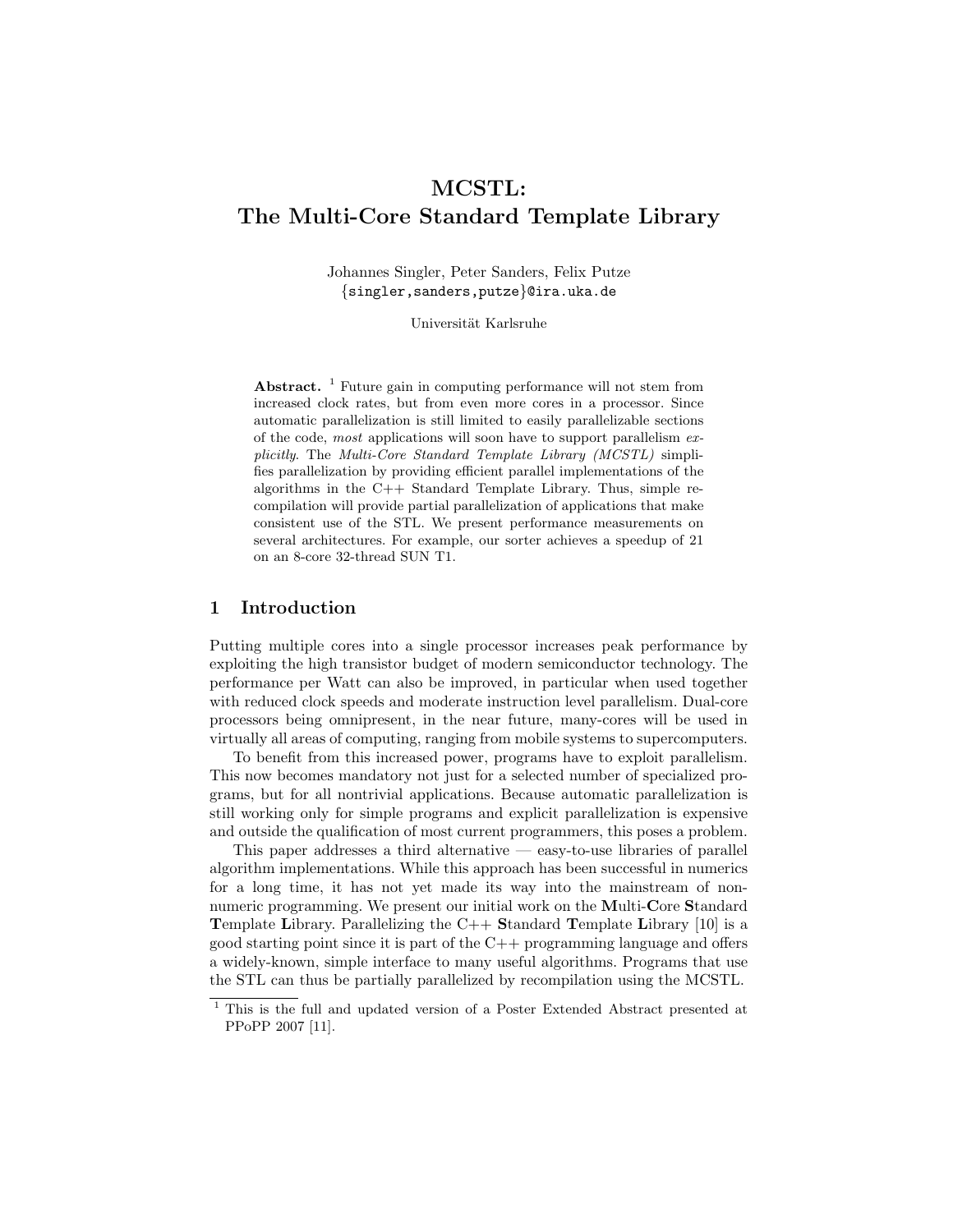Parallelizing the STL is not an new idea. STAPL [1, 18] provides parallel container classes that allow writing scalable parallel programs on distributed memory machines. However, judged from publications, only few of the STL algorithms have been implemented, and those that have been implemented sometimes deviate from the STL semantics (e.g.  $p\_find$  in [1]).

The MCSTL limits itself to shared memory systems and thus can offer features that would be difficult to implement efficiently on distributed memory systems, e. g. fine-grained dynamic load-balancing. Except for a few inherently sequential algorithms like binary search, the MCSTL will eventually parallelize all algorithms in the STL following the original semantics and working on ordinary STL random access iterators (e. g., STL vectors or C arrays). This approach brings its own challenges. "Traditional" parallel computing works with many processors, specialized applications, and huge inputs. In contrast, the MCSTL should already yield noticeable speedup for as few as two cores for as many applications as possible. In particular, the amount of work submitted to each call of one of the simple algorithms in STL may be fairly small. In other words, the tight coupling offered by shared memory machines in general and multi-core processors in particular, is not only an opportunity but also an obligation to scale *down* to small inputs rather than up to many processors. Another issue is that the MCSTL should coexist with other forms of parallelism. The operating system will use some of the computational resources, multiple processes may execute on the same machine and there might be some degree of high-level parallelization using multi-threading within the application. These methods are the easiest way to leverage the power of multi-core processors but might not suffice to fully saturate the machine. In this context, the MCSTL should have dynamic load balancing even when static load balancing would be enough on a dedicated machine. Moreover, parallel algorithms that achieve some limited speedup at the cost of a great increase of total work should be avoided. A better solution are algorithms that use only as much parallelism as can be efficiently exploited. Our algorithms use some heuristics to decide on the level of parallelism. This form of efficiency is also important with respect to energy consumption.

More Related Work. Recently, another shared memory STL library has surfaced. MPTL [2] parallelizes many of the simple algorithms in STL using elegant abstractions. However, it does not implement the more complicated parallel algorithms partition, nth element, random shuffle, partial sum, merge. MPTL has a "naïve" parallelization of quicksort using sequential partitioning. Similarly, there is only a "naïve" implementation of find that does not guarantee any speedup even if the position sought is far away from the starting point. MPTL offers a simple dynamic load balancer based on the master worker scheme and fixed chunk sizes.

Most of the algorithms we present here are previously known or can be considered folklore even if we do not cite a specific reference. We view the main contribution of this paper as selecting good starting points and engineering efficient implementations. Interestingly, many of our algorithms were originally developed for distributed memory parallel computing. Very often, such algorithms natu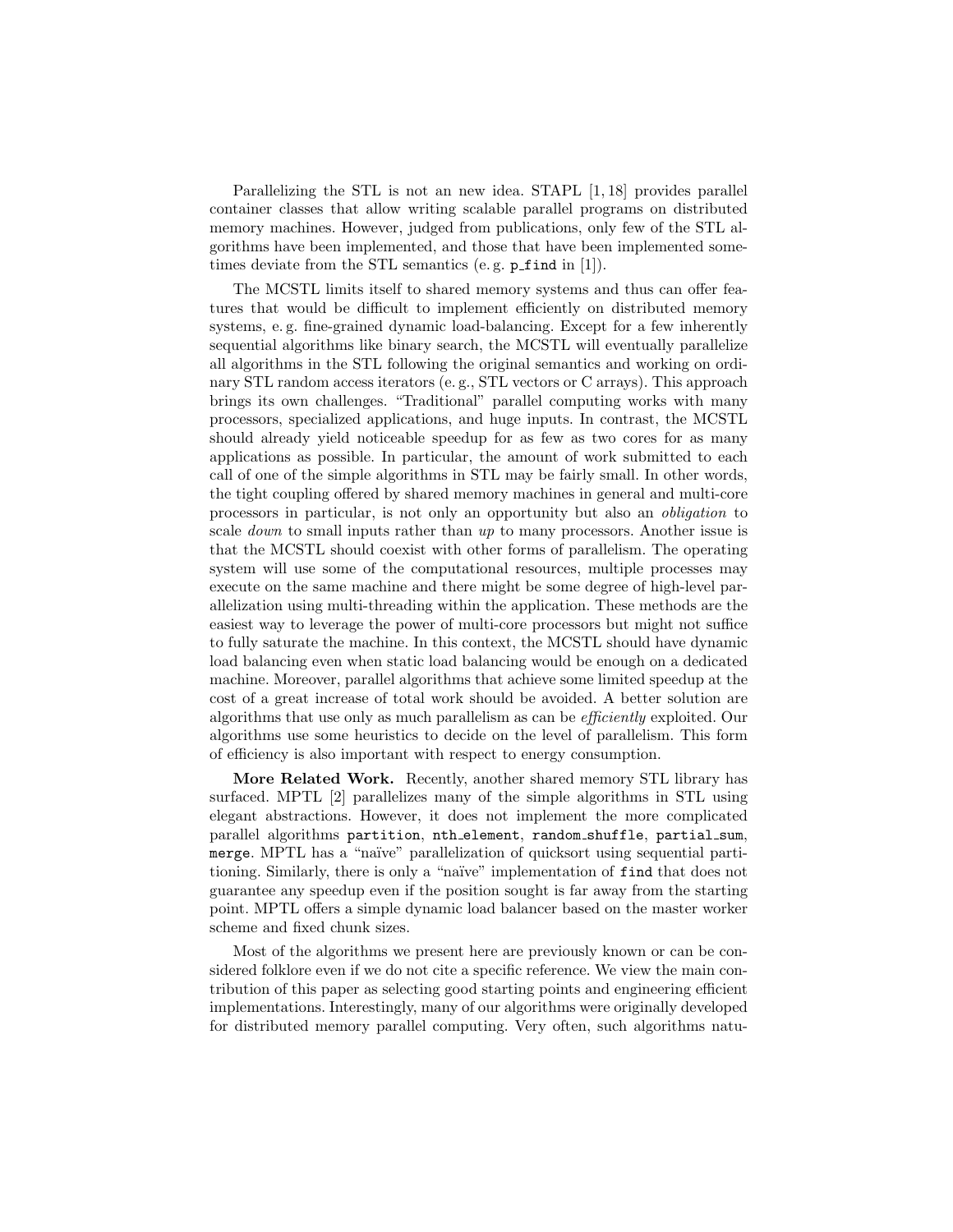rally translate into shared memory algorithms with good cache locality and few costly synchronization operations. The key ideas behind our sorting algorithms are also not new [20, 19] but not widely known. It is somewhat astonishing that although there are virtually hundreds of papers on parallel sorting, so few notice that multiway merging can be done with exact splitting, and that the partition in quicksort can be parallelized without changing the inner loop.

**Notation.** In general, n will refer to the problem size, m to some secondary problem quantity. Often, we are dealing with a sequence  $[S[0], \ldots, S[n-1]]$ . There are p threads that run in parallel, numbered 0 through  $p-1$ .

## 2 Algorithms

We plan to implement all the algorithms provided in the STL for which parallelization looks promising. Figure 1 summarizes the current status of the implementation.

| Algorithm<br>Class         | Function Call(s)                                                                                                                     | Status          |      | $w/LB$ $w/oLB$ |
|----------------------------|--------------------------------------------------------------------------------------------------------------------------------------|-----------------|------|----------------|
| Embarrassingly<br>Parallel | for_each, generate(_n), impl<br>fill(n),<br>count(i.f),<br>unique_copy,<br>transform,<br>min/max_element,<br>$replace(\_copy)(\_if)$ |                 | yes  | yes            |
| $\overline{\mathrm{Find}}$ | find(.if), mismatch. impl<br>equal, adjacent_find,<br>lexicographical_compare                                                        |                 | ves  | nww            |
| Search                     | search(n)                                                                                                                            | impl            | yes  | nww            |
| Numerical                  | accumulate, partial.sum,                                                                                                             | impl            | nww  | yes            |
| Algorithms                 | inner_product,<br>adjacent.diff.                                                                                                     |                 |      |                |
| Partition                  | $(stable.)$ partition,                                                                                                               | impl            | yes  | nww            |
| Merge                      | merge, multiway_merge,<br>inplace_merge                                                                                              | impl            | pl   | yes            |
| Partial Sort               | nth_element,<br>partial_sort(_copy)                                                                                                  | impl            | yes  | p1             |
| Sort                       | sort, stable_sort                                                                                                                    | impl            | impl | yes            |
| Shuffle                    | random_shuffle                                                                                                                       | impl            | yes  | nww            |
| Set Operations             | set_union,<br>set_intersection.<br>set_(symmetric_)diff.                                                                             | impl            | nww  | ves            |
| Vector                     | <i>valarray</i> operations                                                                                                           | $\overline{p1}$ |      |                |
| Containers                 | vector, (multi_)map/set,<br>$priority_queue$<br>operations                                                                           | p1              |      |                |
| Heap                       | make_heap, sort_heap                                                                                                                 | pĪ              |      |                |

Fig. 1. Considered STL functions. already implemented, (except italicized), planned, not worthwhile, wLB /  $w/\text{oLB} = \text{with}$  / without dynamic load-balancing



Fig. 2. Schema of parallel balanced quicksort. The ramped parts are already sorted, while the dark grey parts are currently partitioned. The colored parts are remembered on the stack and wait for being (stolen and) processed.

Embarrassingly Parallel Computation. Several STL algorithms may be viewed as the problem of processing  $n$  independent atomic jobs in parallel, see the row "Embarrassingly Parallel" in Figure 1 for a list. This looks quite easy on the first glance. For example, we could simply assign  $\leq \lfloor n/p \rfloor$  jobs to each thread. Indeed, we provide such an implementation in order to scale down to very small, fine-grained, and uniform inputs on dedicated machines. However, in general, we cannot assume anything about the availability of cores or the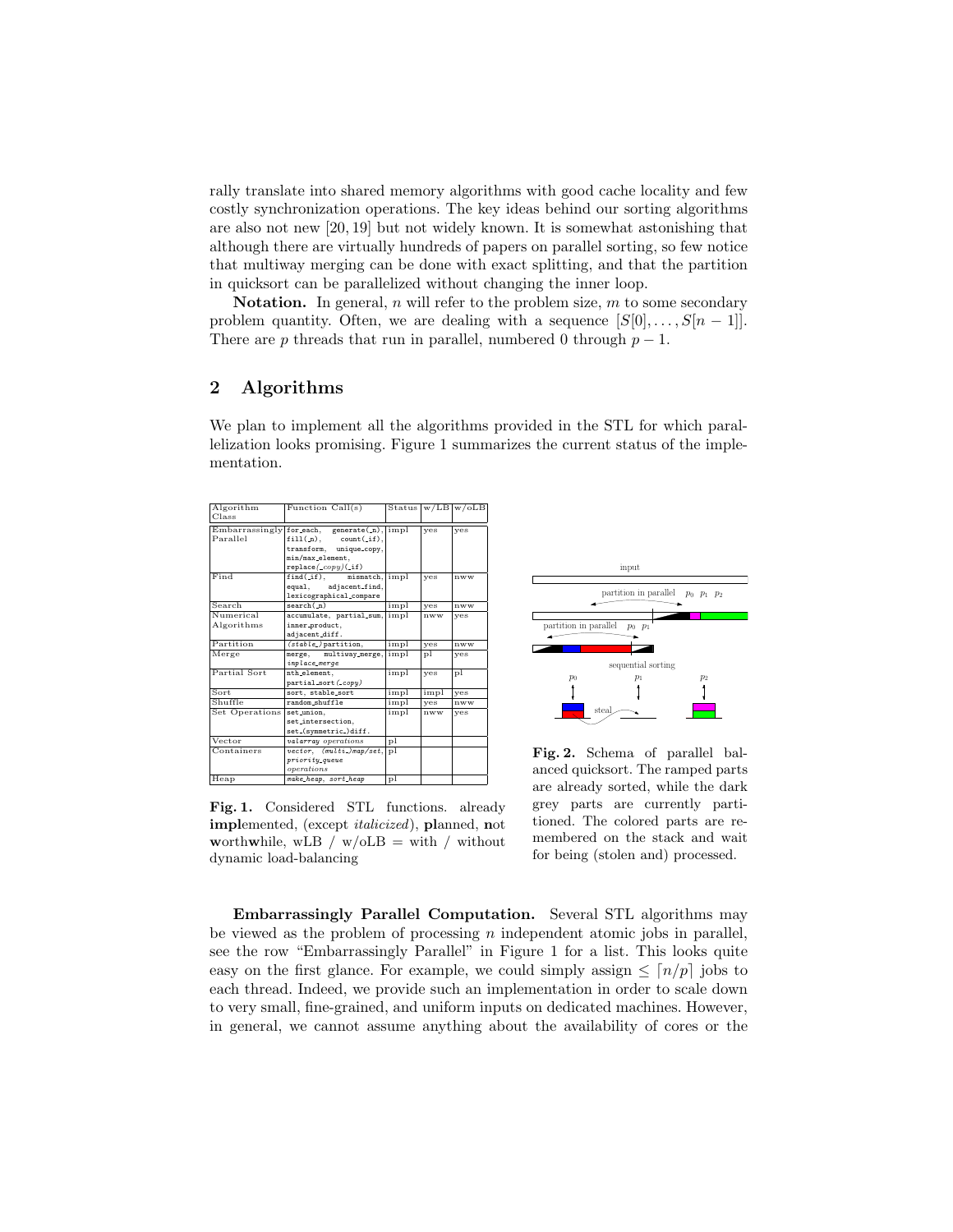running time of the jobs which might reach from a few machine instructions (quite typical for STL) to complex computations. Hence, we can neither afford dynamic load balancers that schedule each job individually nor should we a priori cluster chunks of jobs together. Random Polling or randomized work stealing is a way out of this dilemma.<sup>2</sup>

Initially, each thread gets  $\leq \lfloor n/p \rfloor$  consecutive jobs defined by a pair of iterators. A busy thread processes one job after the other. When a thread is done, it looks for more work. If all jobs are already finished, it terminates and so does the algorithms. Otherwise, it tries to steal half of the jobs from a randomly chosen other thread. We implement this without intervention of the victim. Note that this way, the jobs will be dynamically partitioned into a small number of consecutive intervals (this is important for (parallel) cache efficiency), very large jobs will never irrevocably be clustered together, and threads without a processor core assigned to them will lose jobs to stealing (and thus active) threads. To achieve a good compromise between worst-case performance and overhead, the user can optionally devise the algorithm to process the jobs in indivisible chunks of a certain size. Using known techniques (e. g. [3, 16]), it can be shown that almost perfect load balancing can be achieved at the cost of only a logarithmic number of work stealing operations per thread.

Find. Function find if finds the first element in a sequence that satisfies a certain predicate. The functions find, adjacent find, mismatch, equal, and lexicographical compare can be immediately reduced to find if. On the first glance, this looks like just another embarrassingly parallel problem. However, a naïve parallelization may not yield any useful speedup. Assume the first matching element is at position  $m$  in a sequence of length  $n$ . The sequential algorithm needs time  $O(m)$ . A naïve parallelization that splits the input into p pieces of size  $n/p$  needs time  $\Omega(n/p) = \Omega(m)$  if  $m = n/p - 1$ . In practice, we might even see speedup  $\ll 1$  if m is so small that the overhead for coordinating threads becomes overwhelming. Hence, our algorithm starts with a sequential search for the first  $m_0$  steps. Only then it starts assigning blocks of consecutive sequence positions to the  $p$  threads. Consumption of these blocks is dynamically loadbalanced using the fetch-and-add primitive. A thread that finds the element, signals this by grabbing all the remaining work. There is still a difficult tradeoff here. Assigning small blocks is good because all threads will learn about termination quickly. On the other hand, small blocks are bad because there is some overhead for a fetch-and-add operation. Therefore, our implementation combines both advantages by starting with a block size of  $m$  and increasing it by a factor g until a value of  $\bar{m}$  is reached. The tuning parameters  $\bar{m}$  and  $\bar{m}$  allow a flexible compromise between fast termination for small  $m$  and low overhead for large  $m$ . The execution time of our algorithm is independent of  $n$  and the term dependent on m is an optimal  $O(m/p)$ . We need only a single synchronization at the end.

 $2$  The method goes back at least to [6], using it for loop scheduling is proposed in [14]. An elegant analysis for shared memory that coined the term work stealing is in [3].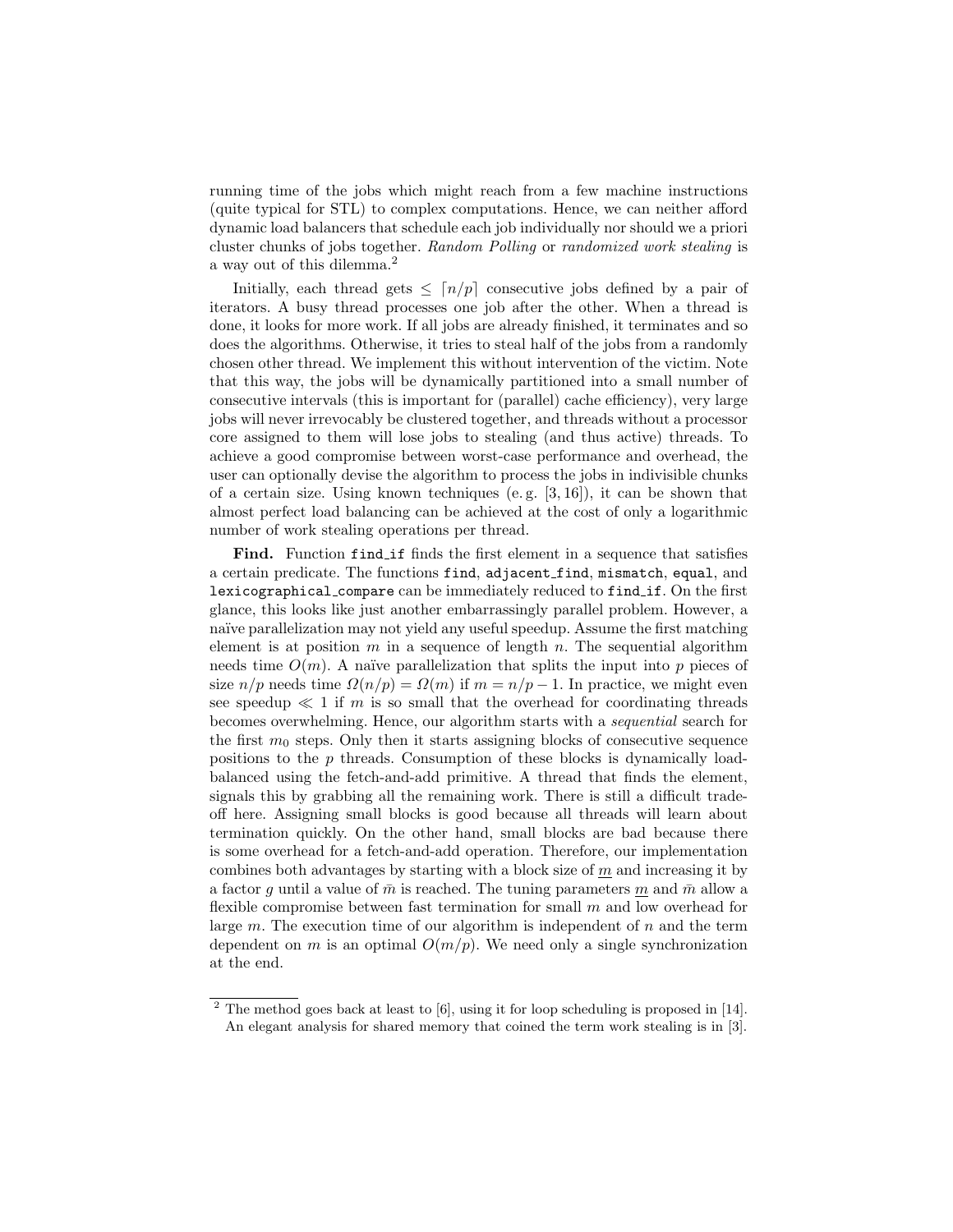Partial Sum. When computing prefix sums, we synchronize only twice, instead of  $\log p$  times, as done by typical textbook algorithms (e.g. [7]). After splitting the sequence into  $p + 1$  parts, the partial sums of part 0 and the totals sums of parts  $1 \nvert p - 1$  are computed in parallel. After processing these intermediate results in a sequential step, the partial sums of parts 1..p are computed. To compensate for the first thread possibly taking longer because of having to write back the results in the first step, the user can specify a dilatation factor d. The total running time then is  $O(n/p+p)$ , the maximum speedup achievable is  $(p+d)/(1+d)$ , i.e.  $(p+1)/2$  for  $d=1$ .

Sorting and its Kindred. Partition. Given a pivot predicate P, we are asked to permute  $[S[0], \ldots, S[n-1]]$  such that we have  $P(S[i])$  for  $i < m$  and  $\neg P(S[i])$  for  $i > m$ . This routine is part of the STL and the most important building block for quicksort, selection, etc. We use a parallel algorithm similar to the one by Tsigas and Zhang [19], which has many advantages. Its inner loop is the same as in sequential quicksort, it works in-place, and it is dynamically load-balanced.

The sequential algorithm scans S from both ends until it finds two elements  $S[i]$  and  $S[j]$  that belong to the "other" side respectively. It swaps  $S[i]$  and  $S[j]$  and continues scanning. The parallel algorithm works similarly. However, each thread reserves two chunks of a certain size  $B$  from each end. It performs the partitioning of those two chunks, until one of them runs empty. If the left chunk runs empty, it reserves a succeeding block using a fetch-and-add primitive. Symmetrically, if the right size runs empty it reserves a preceding block. This process terminates when there are less than B elements left between the left and the right boundary. When all threads have noticed this condition, there is at most one chunk per thread that is partly unprocessed. After calculating various offsets sequentially, each thread swaps its unprocessed part to the "middle" of the sequence. Those remaining elements are treated recursively in this manner, with fewer threads, ending in the sequential call for less than  $B$  elements. The running time of this algorithm is bounded by  $O(n/p + Bp)$ .

 $m<sup>th</sup> Element<sup>3</sup>$ . Using the above parallel partitioning algorithm, it is easy to parallelize the well known quickselect algorithm: partition around a pivot chosen as the median of three. If the left side has at least  $m$  elements, recurse on the left side. Otherwise recurse on the right side. Switch to a sequential algorithm when the subproblem size becomes smaller than size  $2Bp$  where B is the tuning parameter used in partition. We get total expected execution time  $O(\frac{n}{p} + Bp \log p).$ 

Multi-Sequence Partitioning. Given k sorted sequences  $S_1, \ldots, S_k$  and a global rank m, we are asked to find splitting positions  $i_1, \ldots, i_k$  such that  $i_1 + \cdots + i_k = m$ and  $\forall j, j' \in 1..k : S_j[i_j - 1] \leq S_{j'}[i_{j'}].$  The function multiseq\_partition is not part of the STL, but useful for many of the subsequent routines based on merging. Our starting point is an asymptotically optimal algorithm by Varman et al. [20] for selecting the element of global rank  $m$  in a set of sorted sequences.

<sup>&</sup>lt;sup>3</sup> For consistency with our notation, where *n* is the input size, we use *m* for the requested rank, although the STL function is called nth element.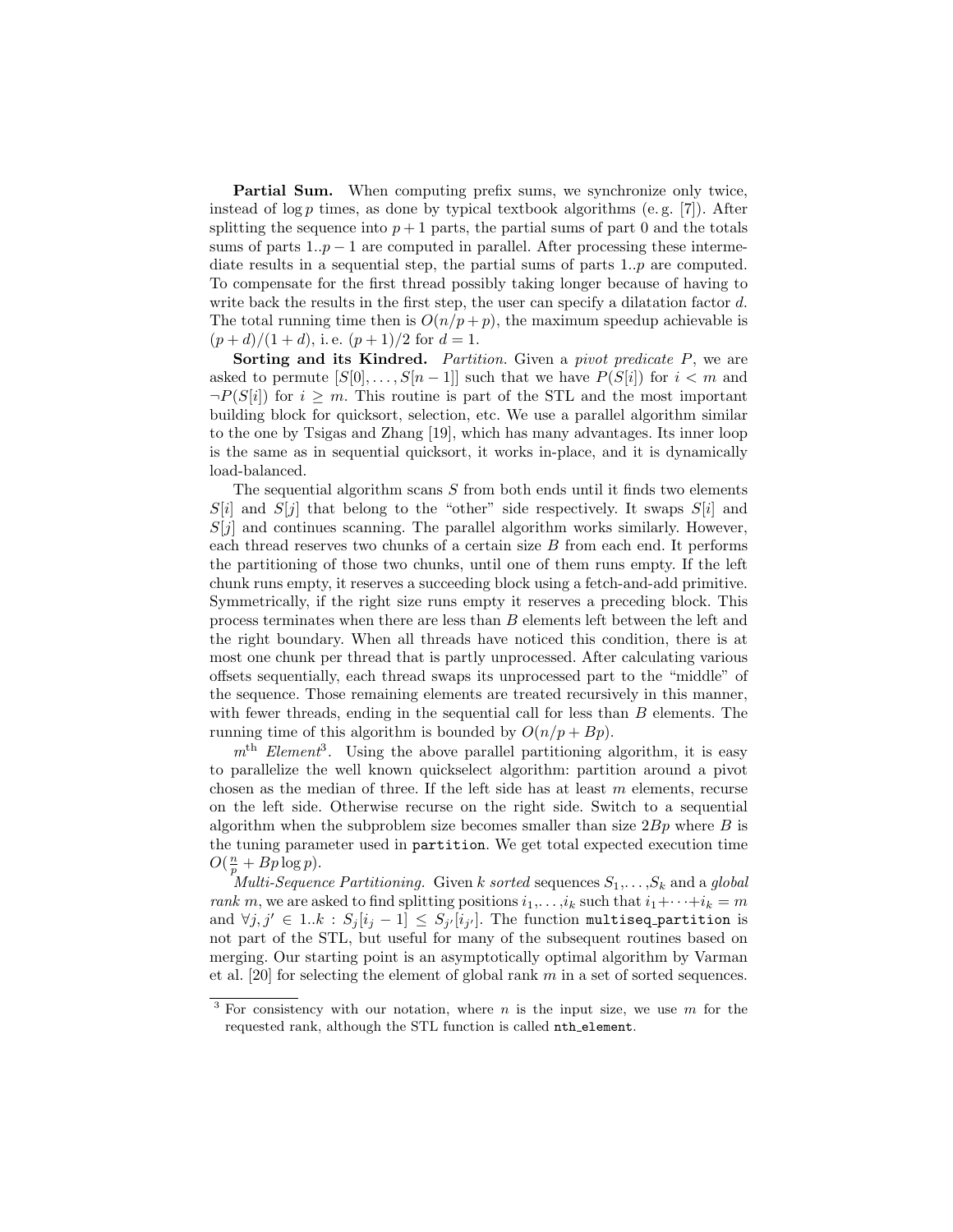It is fairly complicated, and to our knowledge, has been implemented before only for the case that the number of sequences is a power of two and all sequences have the same length  $|S_i| = 2^k - 1$  for some integer k.

Explicit care has been taken of the case of many equal elements surrounding the requested rank. To allow stable parallelized merging based on this partitioning, the splitter positions may not be in arbitrary positions in the equal subsequence. In fact, there must not be more than one sequence  $S_i$  having a splitter "inside" the equal subsequence. All  $S_i$  with  $i < j$  must have the splitter at the end of it, all  $S_i$  with  $i > j$  must have the splitter at its beginning. The running time amounts to  $O(k \log k \cdot \log \max_i |S_i|)$ .

*Merging.* Given two sorted sequences  $S_1$  and  $S_2$ , STL function merge produces a sorted sequence  $T$  containing the elements from  $S_1$  and  $S_2$ . We generalize this functionality to multiple sorted sequences  $S_1, \ldots, S_k$ . This is an operation known to be very effective for both cache efficient and parallel algorithms related to sorting  $(e, g., [15, 12, 5]).$ 

We can reduce parallel multiway merging to sequential multiway merging using calls to multi-sequence partition with global ranks  $\{m/p, 2m/p, \ldots, (p-1)m/p, m\}$ , and splitting accordingly. Our implementation of sequential multiway merging is an adaptation of the implementation used for cache-efficient priority queues and external sorting in [15, 5]: For  $k \leq 4$ , we use specialized routines that encode the relative ordering of the next elements of each sequence into the program counter. For  $k > 4$ , a highly tuned tournament tree data structure keeps the next element of each sequence. The total execution time of our algorithm is  $O(\frac{m}{p} \log k + k \log k \cdot \log \max_j |S_j|).$ 

Sort. Using the infrastructure presented, we can implement two different parallel sorting algorithms:

(Stable) Parallel Multiway Mergesort: Each thread sorts  $\leq \lceil n/p \rceil$  elements sequentially. Then, the resulting sorted sequences are merged using parallel multiway merging. Finally, the result is copied back into the input sequence. The algorithm runs in time  $O(\frac{n \log n}{p} + p \log p \cdot \log \frac{n}{p})$ . Our implementation of parallel multiway merging allows stable merging — it will always take  $S_i$  with the minimum  $i$  available when it encounters equal elements. Hence, by using a stable algorithm for sequential sorting we get a stable parallel sorting algorithm.

Load-Balanced Quicksort: Using the parallel partitioning algorithm from Section 2, we can obtain a highly scalable parallel variant of quicksort, as described in [19]. Although this algorithm is likely to be somewhat slower than Parallel Multiway Mergesort, it has the advantage to work in-place and to feature dynamic load balancing.

The sequence is partitioned into two parts recursively. After the sequence has been split to  $p$  parts, each thread sorts its subsequence sequentially. However, the length of those subsequences may differ strongly, so normally the overall performance would be poor. To overcome this problem, we implemented the quicksort variant using lock-free double-ended queues to replace the local call stacks. After partitioning a subsequence, the longer part is pushed onto the top end of the local queue, while the shorter part is sorted recursively. When the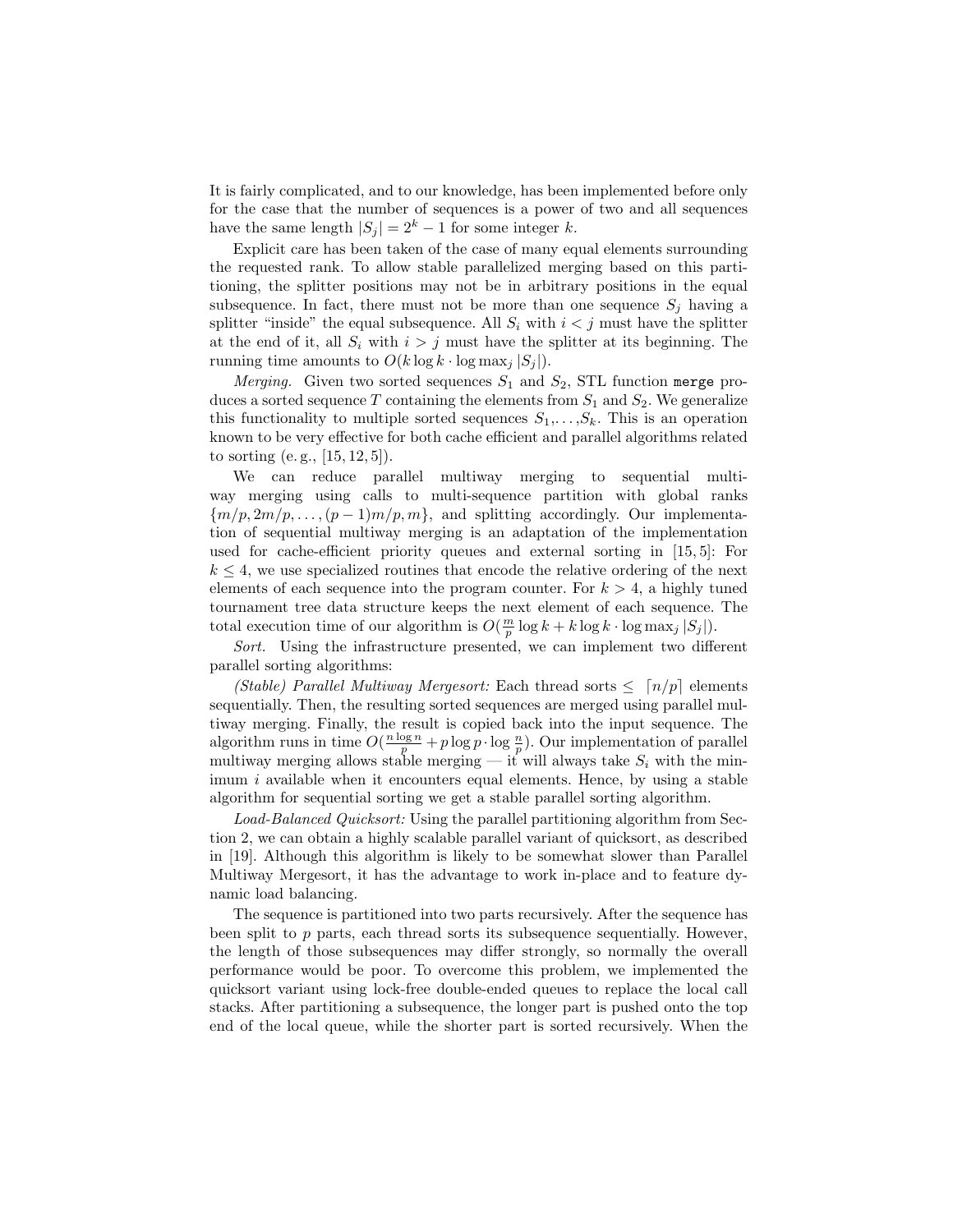recursion returns, a subsequence is popped from the top end of the local queue. If there is none available, the thread steals a subsequence from another thread's queue. It pops a block from the bottom end of the victim's queue. Since this part is probably relatively large, the overhead of this operation is compensated for quite well. If the length of the current part is smaller than some threshold, no pushing to the local queue is done any more, so the remaining work is done completely by the owning thread.

The functionality required for the double-ended queue is quite restricted, as is its maximum size. Thus, a circular buffer held in an array and atomic operations like fetch-and-add and compare-and-swap suffice to implement such a data structure, with all operations taking only constant time.

If an attempt to steal a block from another thread is unsuccessful, the thread offers the operating system to yield control using an appropriate call. This is necessary to avoid starvation of threads, in particular if there are less (available) processors than threads. There could still be work available albeit all queues are empty, since all busy threads might be in a high-level partitioning step.

The total running time is  $O(\frac{n \log n}{p} + Bp \log p)$ , ignoring the load-balancing overhead. Figure 2 shows a possible state of operation.

Random Shuffle. We use a cache-efficient algorithm random permutation algorithm [13] which extends naturally to the parallel setting: In parallel, throw each element into one out of k random bins per thread, pool the corresponding bins, and permute the resulting bins independently in parallel (using the standard algorithm). We use the Mersenne-Twister random number generator [8] which is known to have very good statistical properties even if random numbers are split into their constituent bits, as we do.

## 3 Software Engineering

Goals. A major design goal of the MCSTL is to provide parallelism with hardly any effort from the user. The interface fully complies to the  $C_{++}$  Standard Template Library in terms of syntax. However, the MCSTL has quite high requirements when it comes to semantics. For example, the operations called in algorithms like for each must be independent and non-interfering with each other. Also, the order of execution cannot be guaranteed any more. The user should call the appropriate algorithms like accumulate, if this is undesired. Also, some programs might rely on invariants of algorithms that are not guaranteed by the standard. A common example is merge. For the standard merging algorithm, both sequences can overlap without doing any harm. However, this is fatal for the parallel algorithm.

Library Particularities. Many parallel algorithms are published that show excellent scalability results. However, the experiments are usually either limited to a platform, a specific data type as input, and / or assumptions on the input data type. The code is hard to re-use since it is specialized to a specific machine and specific needs.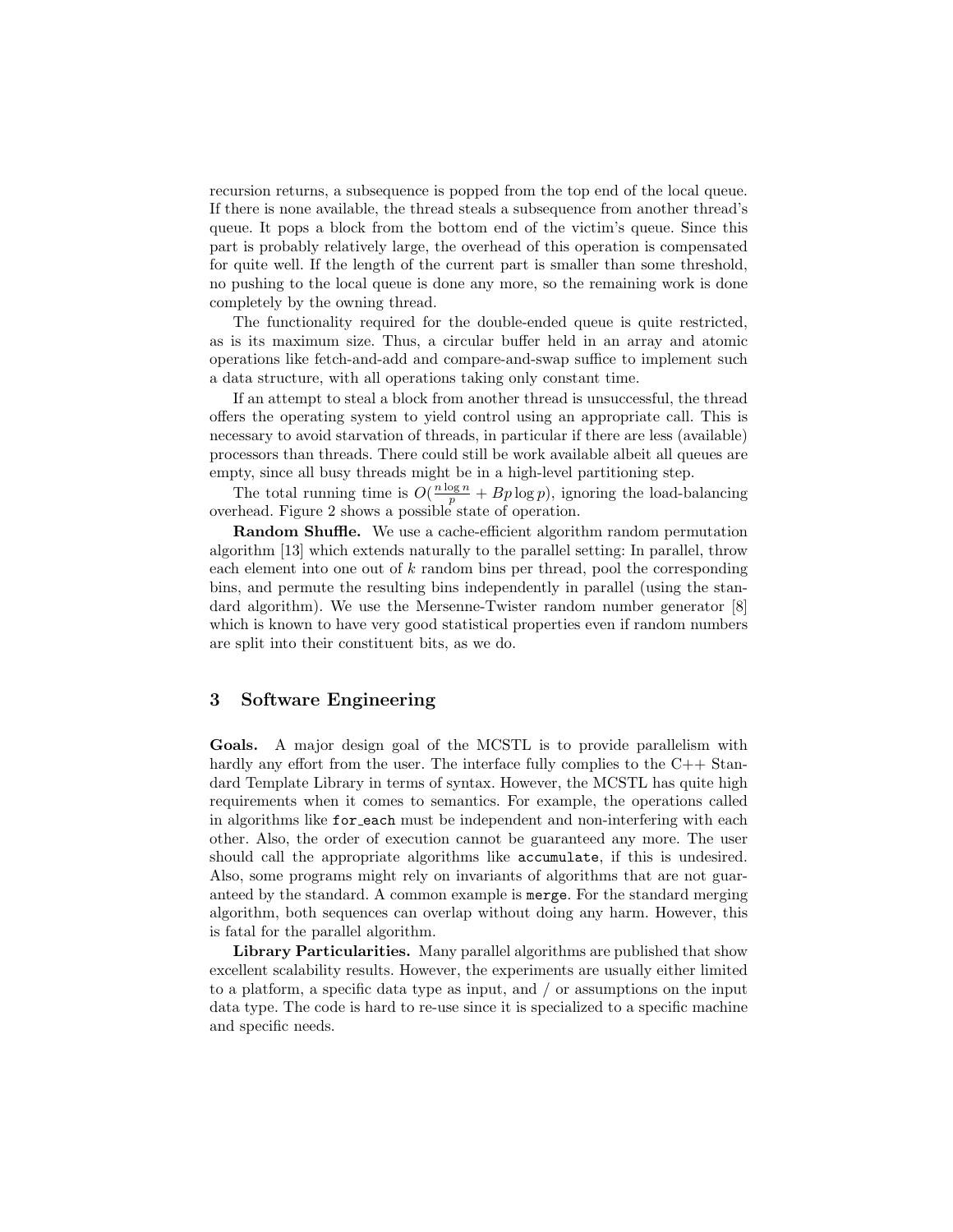In contrast to this, a library implementation of a parallel algorithms must be more general. First of all, it need be parameterizable by the data type the input consists of. Secondly, the basic operations are defined by the user, for some algorithms. The data type can carry additional semantics, e. g. the comparison operator might be redefined, or the assignment operator and the copy constructor. The library may not violate any consequences following from this. Also, the running time of the functors may be arbitrarily distributed. For some operations, e. g. prefix sum and accumulation, we assume the execution time to be about the same for each call, while for for each, no such assumption is made.

Implementation. Any parallel library needs a foundation that supports concurrent execution. For our library, this foundation should be both efficient and platform-independent. We have chosen to use OpenMP 2.5 [9]. Additionally, a thin platform-specific layer provides access to a small number of efficiently implemented primitive atomic operations like fetch-and-add and compare-and-swap. Although these primitives are still compiler specific, there is already enough convergence that one can obtain a portable library using this functionality.

Using the MCSTL. Using the MCSTL in a program is extremely simple, just add a few compiler command line options. The library will then use default values for deciding whether to parallelize an algorithm, based on the automatically determined number of cores.

However, if the user wants to customize the calls for maximum performance in any setting, he can do so at little effort. The library allows setting for each algorithm the minimal problem size from which the library should call the parallel algorithm. Also, the number of threads used can be easily specified. The algorithm alternatives and tuning parameters are also accessible to the user. If an algorithm must be executed sequentially by all means, the programmer specifies this by adding  $mest1::sequential\_tag()$  to the end of the call. The original STL version will then be called without any runtime overhead since the decision is made at compile-time through function overloading.

## 4 Experimental Results

Testing Procedures. We have tested on four different platforms, namely a Sun T1 (8 cores, 1.0 GHz, 32 threads, 3 MB shared L2 cache), a AMD Opteron 270 (2 cores, 2.0 GHz, 1 MB L2 cache per core), an 2-way Intel Xeon 5140 (Core 2 architecture,  $2 \times 2$  cores,  $2.33 \text{ GHz}$ ,  $2 \times 4 \text{ MB}$  shared L2 cache per processor), and a 4-way Opteron 848 ( $4 \times 1$  core, 1.8 GHz, 1 MB L2 cache per processor). For comparability, all programs were compiled with the same GCC 4.2 snapshot<sup>4</sup>, which features a reliable implementation of OpenMP.

In the following subsections, we show how the running time relates to the original sequential algorithm provided by the corresponding STL, expressed as speedup. Unless stated explicitly, the Sun T1 is considered. For testing, the parallel execution of all algorithms was forced, to also show the results for small inputs which would not have executed in parallel, normally.

<sup>4</sup> Revision 114849, 2006-06-21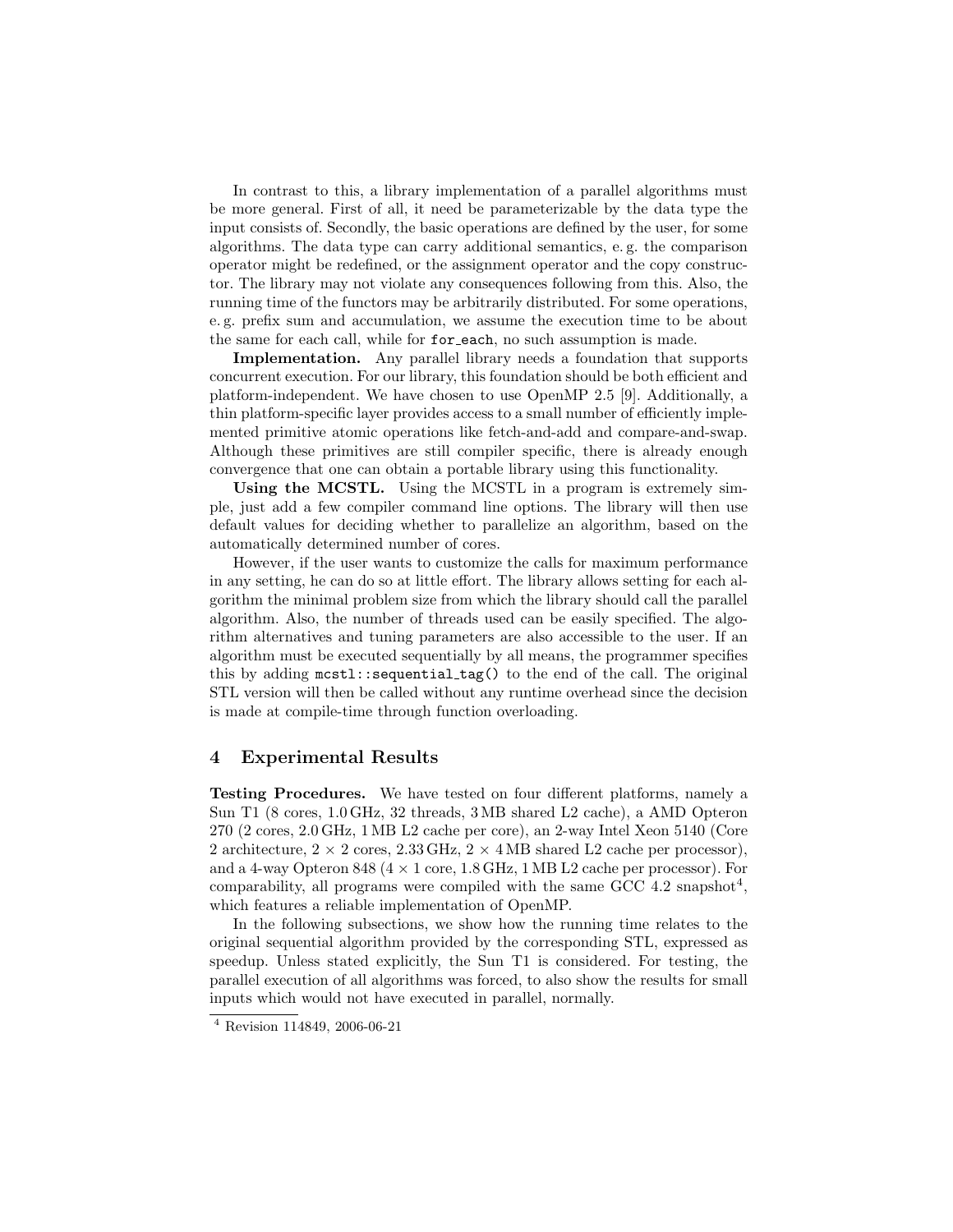Input Data. Unless stated otherwise, we used uniform random input data for our experiments. All test were run at least 30 times, the running times were averaged. The input data varies with every run, and is generated immediately before executing the algorithm, so it may (partly) reside in cache. This is a realistic setting which in fact favors the sequential version because it can access the data right away, while the many threads of the parallel implementation have to communicate the data via the slow main memory.

Embarrassingly Parallel Computations. We tested the algorithms for performing embarrassingly parallel computations by computing the Mandelbrot fractal, on the 4-way Opteron. For each pixel, for up to i iterations of a computation with complex numbers. Since the computation is interrupted as soon as the point known to be outside the Mandelbrot set, the computation time for the different pixels differs greatly. Speedup of up to 3.4 is achieved for  $i = 10000$ iterations per pixel with the dynamical load balancing, whereas static load balancing only gains a factor of at most 2. This shows the superiority of the dynamic load balancing for jobs with highly varying running time.

Find. The naïve parallel implementation of find performs very badly and is far from achieving good speedup, as shown in Figure 3. For the parameters chosen,  $m_0 = 1000, \underline{m} = 10000, \bar{m} = 64000, g = 2$ , we report an interesting insight. The growing block variant (gb) performs best for most cases. It is only superseded by the fixed size block (fsb) variant in a narrow segment, where the parameters are just right by chance. When switching to the parallel processing there is speedup  $\lt 1$ , for small inputs. Speedup then goes up steeply, too almost full speddup, as long as there are enough cores available.

**Partial Sum.** The speedups for partial\_sum (see Figure 5) are only about half of the number of processor, as predicted, because the parallel algorithm performs almost twice the work than the sequential one.

Partition /  $m<sup>th</sup>$  Element. partition gains linear speedup for up to eight threads, and benefits from multi-threading up to a factor of 15, as shown in Figure 4. However, there is no speedup at all for small input sizes. This is because there is only little computation for integers, so overhead comes in badly.

Sort. With large elements, the multiway mergesort (mwms) achieves speedup up to 20 on the 8-core T1 (see Figure 7). This is quite impressive, the multi-threading is utilized extensively. With as many threads as cores, speedup 7.5 is possible. Also, speedup can be achieved with a small number of threads for as few as 3000 elements. Not only performing well in this practical settings, the MCSTL parallel multiway merge sorter does exact splitting and therefore guarantees these good execution times, even for worst-case inputs. Tests have shown that calculating the exact partition only costs negligible time.

The numbers for balanced quicksort (bqs) converge to about the same values, but more slowly, even beating mergesort in some cases, culminating in a speedup of 21. The algorithm works in-place and also is dynamically load-balanced.

With the former example, we also want to demonstrate the power efficiency of multi-core processors. For sorting more than 31.6 million integers, the T1 is about as fast as the 4-way Opteron running with 3 threads. However, those three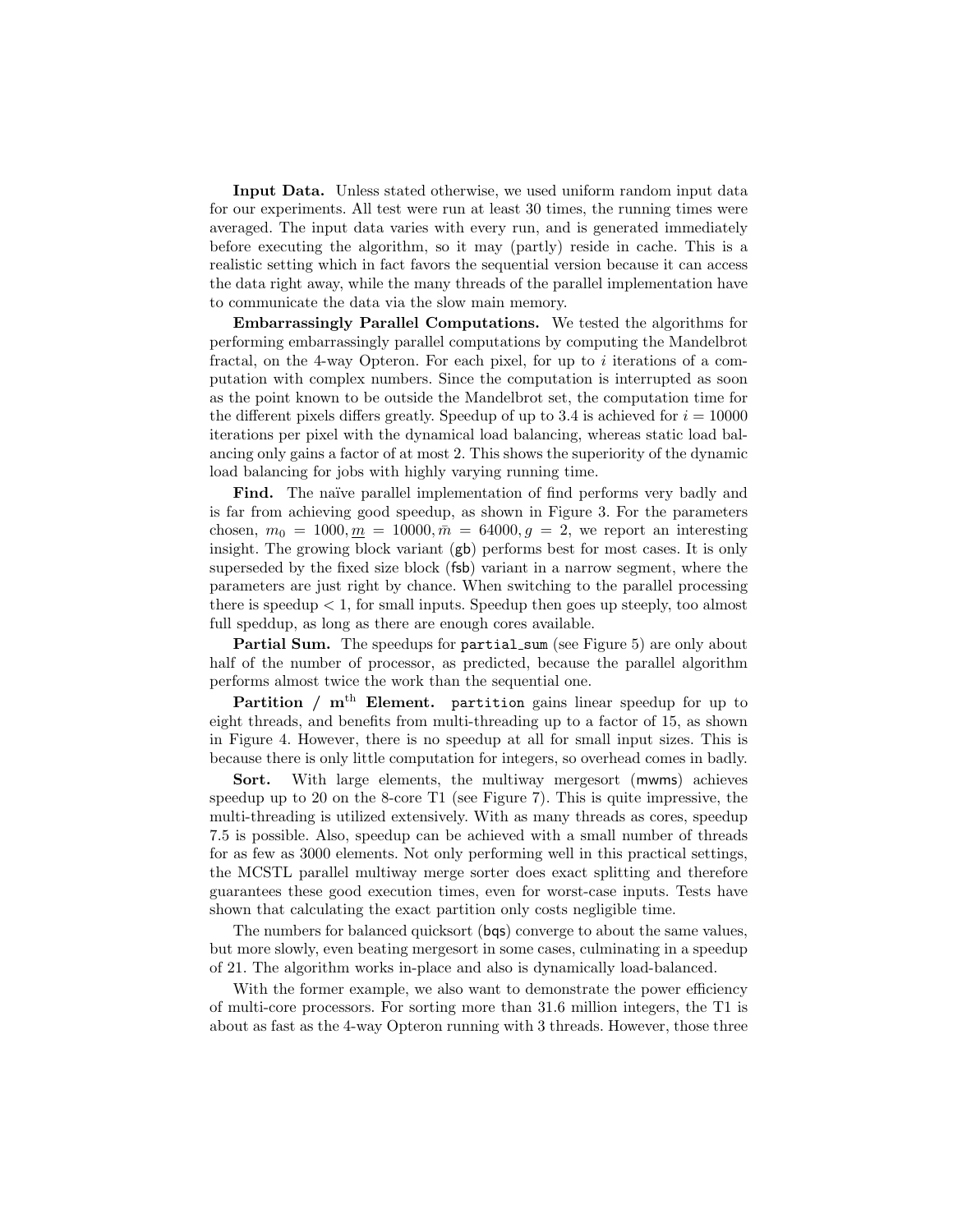processors consume about 246W, while the T1 can be run with only 72W. This yields a three-times better power-efficiency, although both processors are of the same generation.

The results for the Xeon, presented in Figure 6, show the great influence of the caches on the performances. For one processor, the speedups for two threads are excellent, and also scale down well. The two cores work together very well because they share the L2 cache. The break-even point is below 3000 integers. However, additional speedup by incorporating the other two cores is only achieved for an input data size at least as large as the L2 cache size (4 MB). Also, one can clearly see the gap in speedup between the two machines in the region between 1000 and 100000 input elements, where the Dual-Core-Opteron suffers from its separated L2 caches.

Random Shuffle. The performance for random shuffling, shown in Figure 8, profits from the cache-aware implementation that makes the sequential algorithm already twice as fast as the standard one. The speedup continues to scale with the number of threads, for inputs exceeding the cache.

#### 5 Conclusions

We have demonstrated that most algorithms of the STL can be efficiently parallelized on multi-core processors. Simultaneous multithreading has also been shown to have a great potential in the algorithmic setting. The Sun T1 processor shows speedups far exceeding the number of cores when using multiple threads per core. Before, there have only been few experimental results in such a library setting.

Future Work. Implementation of the MCSTL will continue with implementations of worthwhile functions that are not yet parallelized. We have just started to implement containers. We will start with complex operations (e. g. (re)construction, rehashing), advancing to the more fine-grained ones like priority queue updates.

We will add (optional) dynamic load balancing to more functions. In some case, like parallel multiway mergesort or prefix sum, this poses interesting algorithmic problems.

The MCSTL sometimes offers several implementations of functions. Of course, in an easy-to-use library we would like automatic support for selecting an implementation. Some work in this direction has been done in [18]. However, more work is needed because it is not sufficient to *select* an algorithm, we also have to *configure* it to use the right values for tuning parameters such as the value  $B$  in partition, and, most importantly, the number of threads to be used.

The MCSTL is available freely on our website [17], and can be used by everyone free of charge. We plan to integrate it with the external memory library STXXL [4]. Since in many situations the STXXL is compute bound rather than I/O bound, we expect significantly improved performance for various algorithmic problems on huge data sets.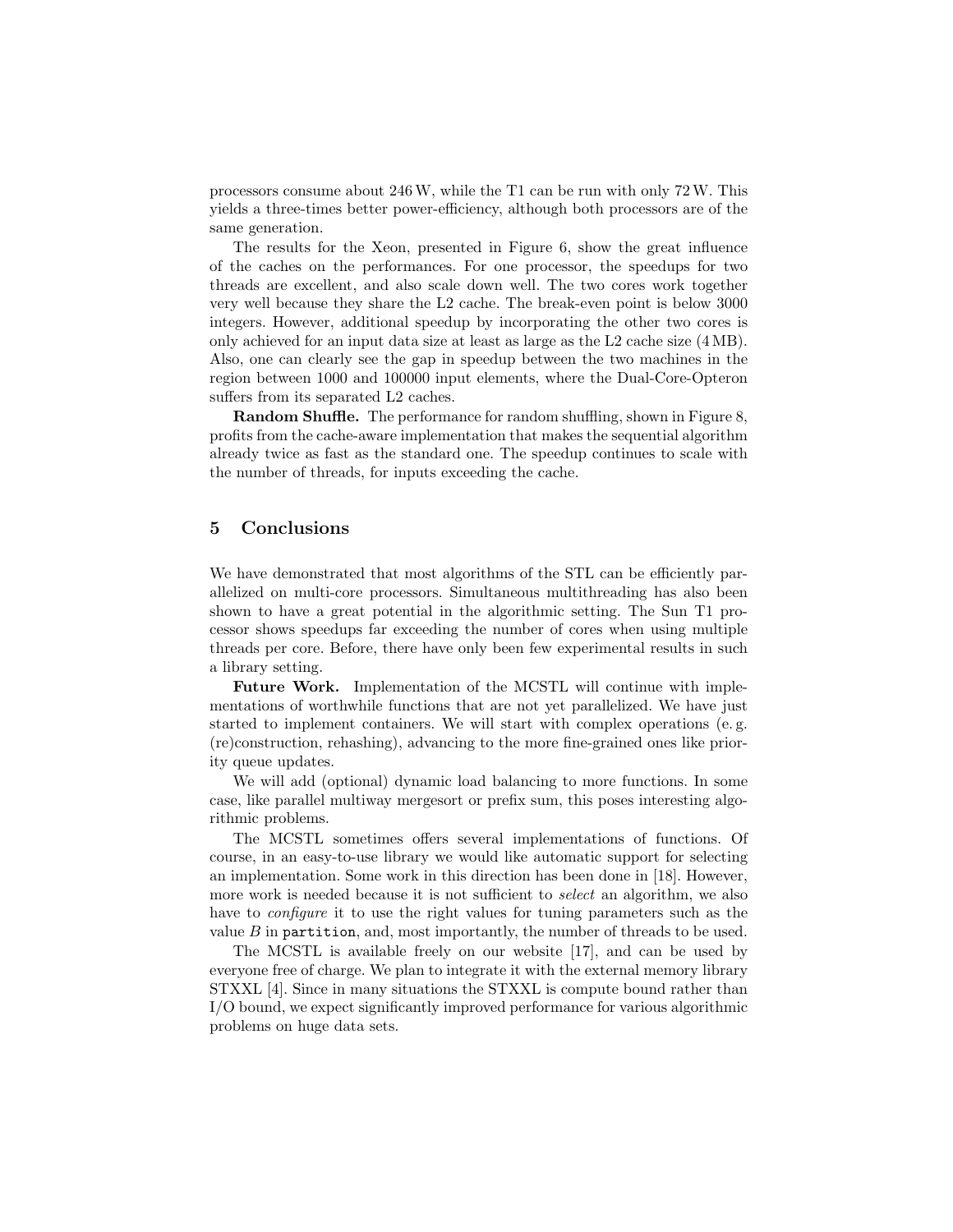

Fig. 3. Finding a 32-bit integer at random position, using different algorithm variants: growing block size (gb), fixed-size blocks (fsb), and naive.



Fig. 4. Partitioning a sequence of 32-bit integers.



Fig. 5. Computing partial sums of 32-bit integers.



Fig. 7. Sorting pairs of 64-bit integers.



Fig. 6. Sorting 32-bit integers on the Xeon and the Dual-Core-Opteron.



Fig. 8. Random shuffling of 32-bit integers on the 4-way Opteron.